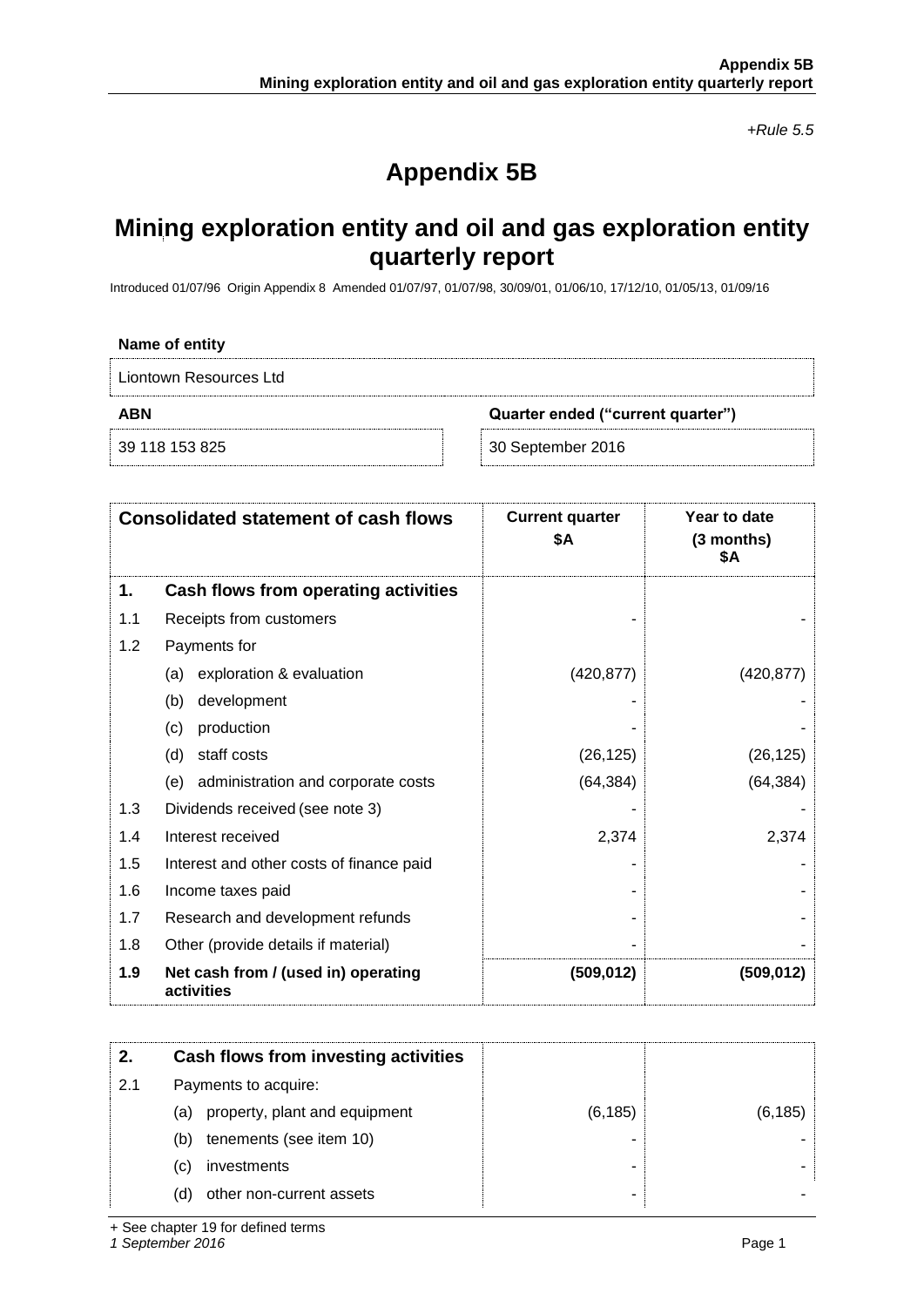|                                                                               | <b>Appendix 5B</b> |
|-------------------------------------------------------------------------------|--------------------|
| Mining exploration entity and oil and gas exploration entity quarterly report |                    |

|     | <b>Consolidated statement of cash flows</b>       | <b>Current quarter</b><br>\$Α | Year to date<br>$(3$ months)<br>SΑ |
|-----|---------------------------------------------------|-------------------------------|------------------------------------|
| 2.2 | Proceeds from the disposal of:                    |                               |                                    |
|     | property, plant and equipment<br>(a)              |                               |                                    |
|     | tenements (see item 10)<br>(b)                    |                               |                                    |
|     | investments<br>(c)                                |                               |                                    |
|     | other non-current assets<br>(d)                   |                               |                                    |
| 2.3 | Cash flows from loans to other entities           |                               |                                    |
| 2.4 | Dividends received (see note 3)                   |                               |                                    |
| 2.5 | Other (provide details if material)               |                               |                                    |
| 2.6 | Net cash from / (used in) investing<br>activities | (6, 185)                      | (6, 185)                           |

| 3.   | Cash flows from financing activities                                           |          |          |
|------|--------------------------------------------------------------------------------|----------|----------|
| 3.1  | Proceeds from issues of shares                                                 |          |          |
| 3.2  | Proceeds from issue of convertible notes                                       |          |          |
| 3.3  | Proceeds from exercise of share options                                        |          |          |
| 3.4  | Transaction costs related to issues of<br>shares, convertible notes or options | (6, 179) | (6, 179) |
| 3.5  | Proceeds from borrowings                                                       |          |          |
| 3.6  | Repayment of borrowings                                                        |          |          |
| 3.7  | Transaction costs related to loans and<br>borrowings                           |          |          |
| 3.8  | Dividends paid                                                                 |          |          |
| 3.9  | (1) Share Application monies held on trust<br>(see notes to cash flow below)   | 342,351  | 342,351  |
|      | (2) Bank Guarantee                                                             | (25,000) | (25,000) |
| 3.10 | Net cash from / (used in) financing<br>activities                              | 311,172  | 311,172  |

| 4.  | Net increase / (decrease) in cash and<br>cash equivalents for the period |            |            |
|-----|--------------------------------------------------------------------------|------------|------------|
| 4.1 | Cash and cash equivalents at beginning of<br>period                      | 800,948    | 800,948    |
| 4.2 | Net cash from / (used in) operating<br>activities (item 1.9 above)       | (509, 012) | (509, 012) |
| 4.3 | Net cash from / (used in) investing activities<br>(item 2.6 above)       | (6, 185)   | (6, 185)   |
| 4.4 | Net cash from / (used in) financing activities<br>(item 3.10 above)      | 311,172    | 311,172    |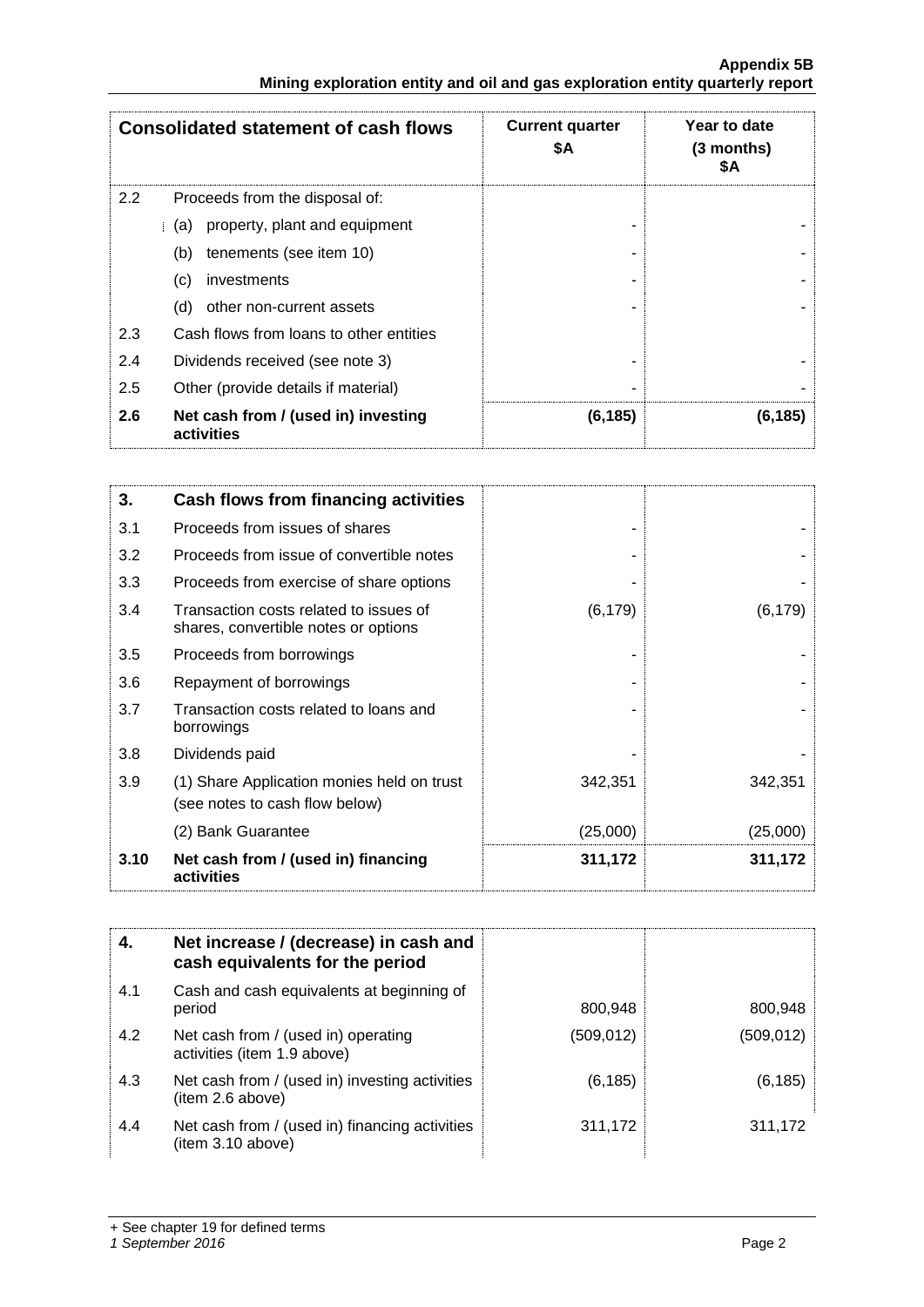#### **Appendix 5B Mining exploration entity and oil and gas exploration entity quarterly report**

|     | <b>Consolidated statement of cash flows</b>          | <b>Current quarter</b> | Year to date<br>(3 months) |
|-----|------------------------------------------------------|------------------------|----------------------------|
| 4.5 | Effect of movement in exchange rates on<br>cash held |                        |                            |
| 4.6 | Cash and cash equivalents at end of<br>period        | 596.926                | 596.926                    |

| 5.  | Reconciliation of cash and cash<br>equivalents<br>at the end of the quarter (as shown in the<br>consolidated statement of cash flows) to the<br>related items in the accounts | <b>Current quarter</b><br>\$A | <b>Previous quarter</b><br>\$Α |
|-----|-------------------------------------------------------------------------------------------------------------------------------------------------------------------------------|-------------------------------|--------------------------------|
| 5.1 | Bank balances                                                                                                                                                                 | 254,575                       | 800,948                        |
| 5.2 | Call deposits                                                                                                                                                                 |                               |                                |
| 5.3 | <b>Bank overdrafts</b>                                                                                                                                                        |                               |                                |
| 5.4 | Other (Share Application monies held on<br>trust)                                                                                                                             | 342,351                       |                                |
| 5.5 | Cash and cash equivalents at end of<br>quarter (should equal item 4.6 above)                                                                                                  | 596,926                       | 800.948                        |
|     |                                                                                                                                                                               |                               |                                |

#### **Notes to cash flow**

Item 3.9 (1) - Represents application monies received up to 30 September 2016 from the 1-for-5 non-renounceable rights issue as announced on 6 September 2016. The rights issue closed on 6 October 2016.

| 6.  | Payments to directors of the entity and their associates                          | <b>Current quarter</b> |
|-----|-----------------------------------------------------------------------------------|------------------------|
| 6.1 | Aggregate amount of payments to these parties included in item 1.2                | 57.797                 |
| 6.2 | Aggregate amount of cash flow from loans to these parties included<br>in item 2.3 |                        |

6.3 Include below any explanation necessary to understand the transactions included in items 6.1 and 6.2

Item 6.1 consists of the salary and superannuation paid to the Managing Director (\$51,826), PAYG and superannuation for non-executive directors (\$5,971).

### **7. Payments to related entities of the entity and their associates**

| <b>Current quarter</b><br>\$Α |  |
|-------------------------------|--|
| 16,500                        |  |
|                               |  |

- 7.1 Aggregate amount of payments to these parties included in item 1.2
- 7.2 Aggregate amount of cash flow from loans to these parties included in item 2.3
- 7.3 Include below any explanation necessary to understand the transactions included in items 7.1 and 7.2

Item 7.1 represents service charges paid to Chalice Gold Mines Ltd (a director related entity) for the provision of corporate services, and office rent.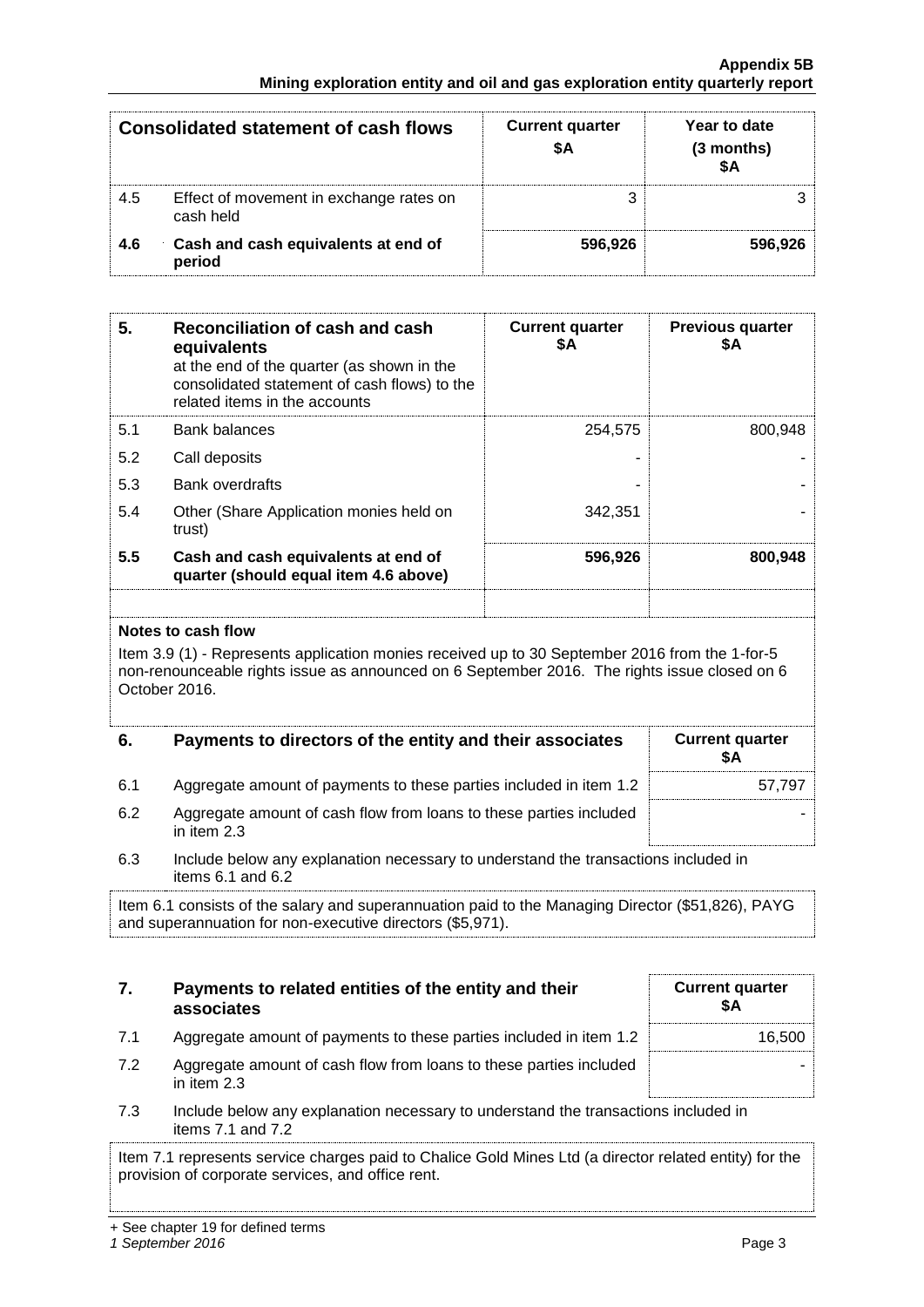| 8.  | <b>Financing facilities available</b><br>Add notes as necessary for an<br>understanding of the position | <b>Total facility amount</b><br>at quarter end<br>SΑ | Amount drawn at<br>quarter end<br>SΑ |
|-----|---------------------------------------------------------------------------------------------------------|------------------------------------------------------|--------------------------------------|
| 8.1 | Loan facilities                                                                                         | -                                                    |                                      |
| 8.2 | Credit standby arrangements                                                                             | ۰                                                    |                                      |
| 8.3 | Other (please specify)                                                                                  | ۰                                                    |                                      |
| 8.4 | Include below a description of each facility above, including the lender, interest rate and             |                                                      |                                      |

8.4 Include below a description of each facility above, including the lender, interest rate and whether it is secured or unsecured. If any additional facilities have been entered into or are proposed to be entered into after quarter end, include details of those facilities as well.

| 9.  | <b>Estimated cash outflows for next quarter</b> | \$Α     |
|-----|-------------------------------------------------|---------|
| 9.1 | Exploration and evaluation                      | 590,000 |
| 9.2 | Development                                     |         |
| 9.3 | Production                                      |         |
| 9.4 | Staff costs                                     | 23,500  |
| 9.5 | Administration and corporate costs              | 81,500  |
| 9.6 | Other (provide details if material)             |         |
| 9.7 | <b>Total estimated cash outflows</b>            | 695,000 |